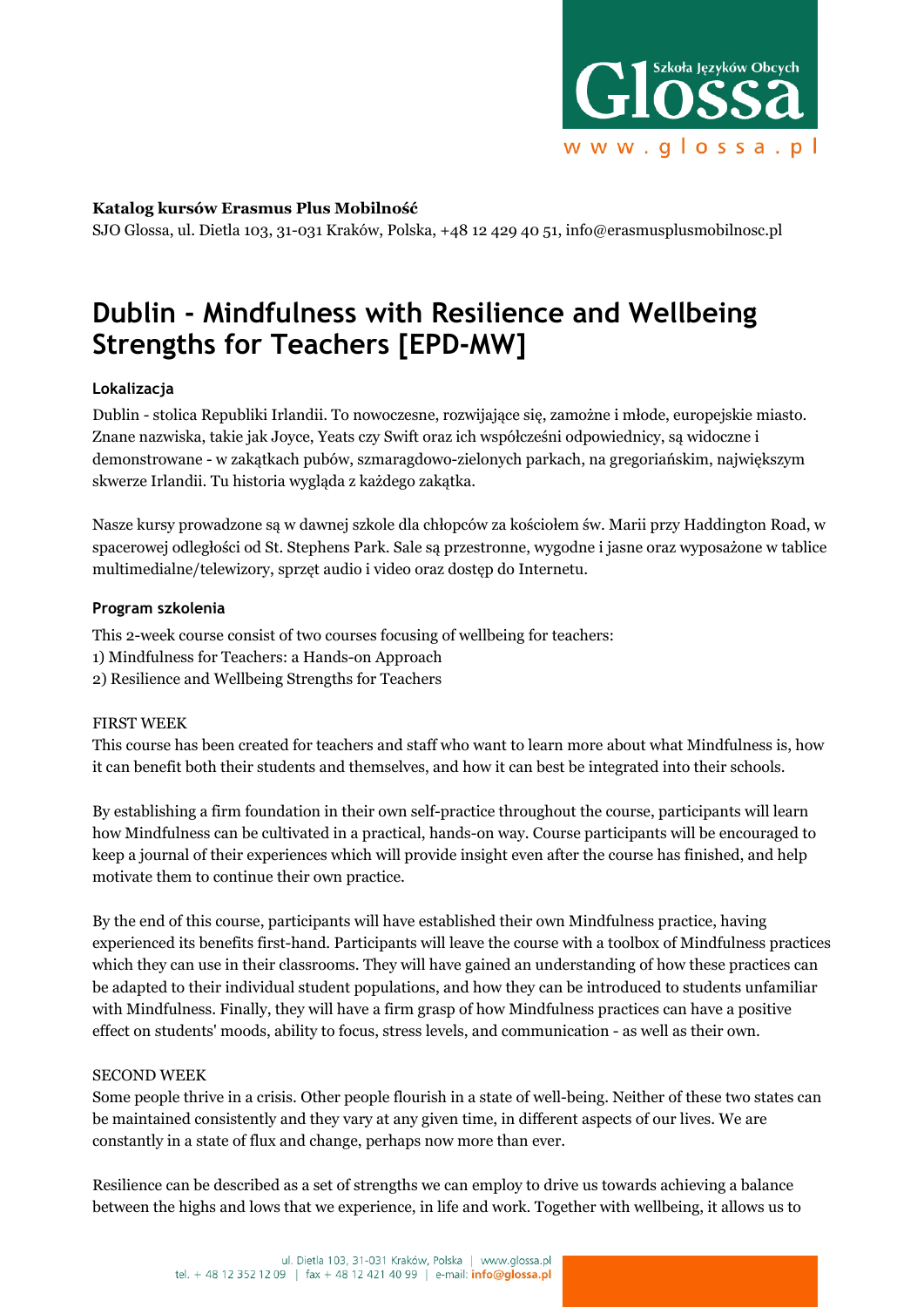

make teaching and learning sustainable and meaningful during times of change, crisis and challenge. While we cannot maintain a constant level of wellbeing, we can lead students and teachers to recognize when a state of wellbeing exists and when drawing on resilience strengths is useful or necessary.

In this course, we will share and discuss the importance of teachers understanding and taking responsibility for developing their resilience strengths to help them navigate their way towards a heightened and more stable state of wellbeing. Through exploring strategies such as emotional management, positive mindset, changing the internal narrative, and building empathy and compassion, participants will discover how to rebuild resilience and render their life more enjoyable and manageable. By identifying and analyzing the strengths necessary for achieving wellbeing and behaving resiliently, we will collaborate to find ways of navigating emotional highs and lows in ways that promote mental, emotional, and physical health.

### SAMPLE PROGRAMME

- 1) Day 1 Course introduction and intro to mindfulness
- Course introduction
- Introduction to the course, the school, and the external week activities;
- Icebreaker activities using drama for trust and ensemble building.
- Intro to mindfulness
- Identification of needs and goals for each participant and relevant populations;
- Establishing a definition of Mindfulness;
- Introduction to seated practice;
- Self-practice as a foundation for integrating Mindfulness into the classroom;
- Embodiment practices;
- Presentations of the participants' schools.
- 2) Day 2 The science behind mindfulness
- Seated practice and discussion;
- The history and science of Mindfulness;
- Benefits of Mindfulness for teachers and students;
- Focused attention practices.
- 3) Day 3 Introducing mindfulness to students
- Seated practice and discussion;
- A history of Mindfulness in schools;
- Approaches to integrating mindfulness practices into schools;
- The language of Mindfulness in the classroom;
- Introducing the concept of Mindfulness to students;
- Mindfulness and inclusivity;
- Adapting the practices for different ages and needs;
- Heartfulness practices.
- 4) Day 4 Mindfulness and classroom management
- Seated practice and discussion;
- Mindful listening and communication;
- Mindfulness and classroom management;
- Interconnection practices.
- 5) Day 5 Creating a meditation practice
- Seated practice and discussion;
- Creating and presenting a meditation practice;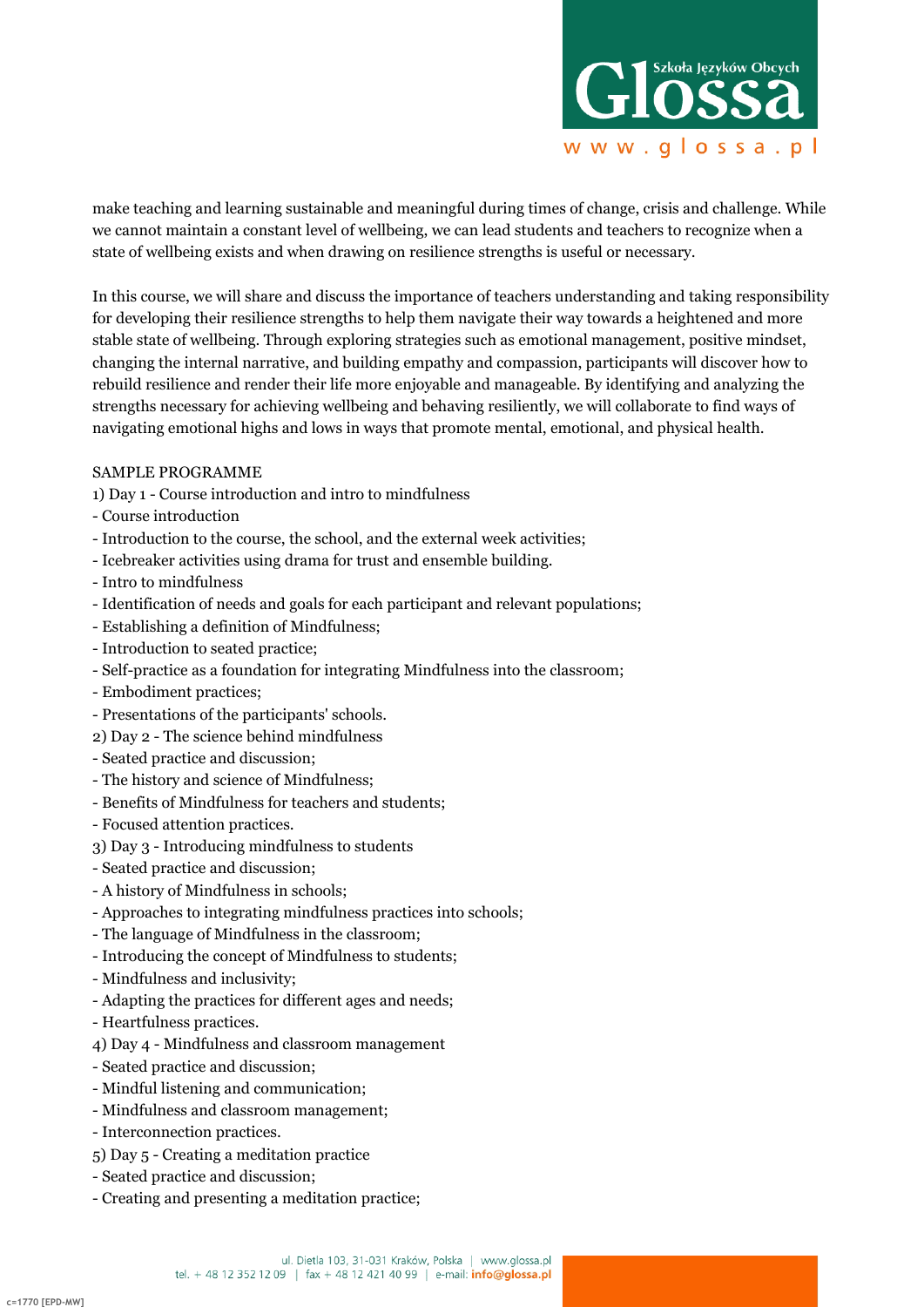

- Group feedback.

SATURDAY: Excursion and other external cultural activities. SUNDAY: Rest day

- 6) Day 6 Course introduction "Resilience and Wellbeing"
- Introduction to the course, the school, and the external week activities;
- Icebreaker activities;
- Presentations of the participants' schools;
- Share and connect through "who we are" and "who I am", strength-based activities.
- 7) Day 7 Exploring how wellbeing and resilience work and monitoring your internal narrative
- Appreciate the wellbeing and resilience are not the same but strongly impact each other;
- Experience, reflect on, and construct wellbeing and resilience analogies and storytelling frameworks.
- 8) Day 8 Inquiring into your own mindset and identifying your strengths
- Explore fixed and growth mindsets;

- Develop descriptions of scenarios that expose our current mindset and collaborate to experiment with a range of possible responses to challenging and stressful situations through role plays and storyborading activites;

- Describe ourselves and each other using strength-based vocabulary;
- Construct empowering conversations focused on "When I am at my best" declarations;
- Experience the positive power of Appreciative Inquiry.
- 9) Day 9 Managing your emotions and cultivating compassion
- Appreciate that emotions are powerful but temporary;
- Reflecting on how and why our behaviours and the behaviours of others trigger certain emotions;
- Naming, embracing and accepting your emotions and how they affect you, mentally and physically;
- The Life Cycle of an emotion interrupting, acknowledging, managing and moving past them;
- Experience how moving the body, mindful breathing exercises and being kind to yourself and others can bring relief, calm and acceptance.
- 10) Day 10 Exploring wellbeing and resilience actions and strategies with course closure
- Investigate the I, we, and them of well-being through consideration of emotional, physical, social, workplace, and societal perspectives:
- Explore possible actions you can take in your context to strengthen and develop resilience behaviors;
- Select a "Resilience Strengthening" strategy and create a plan of action for implementing it...at work and/or play.
- Course evaluation: round-up of acquired competencies, feedback, and discussion;
- Awarding of the course Certificate of Attendance.

## Details:

- Activities included: if not otherwise specified all courses includes at least one city guided tour and one full day excursion.

- Lessons are from Monday to Saturday, if not stated otherwise.

- Course Schedule: Course will take place in Morning (9 - 13:45) or in the Afternoon (14:00 - 18:45).

### **Długość i termin szkolenia**

Szkolenie trwa 2 tygodnie i obejmuje 20×45 min. zajęć tygodniowo. Daty rozpoczecia: 2022-08-01, 2022-09-05, 2022-10-03, 2022-11-07, 2022-12-05.